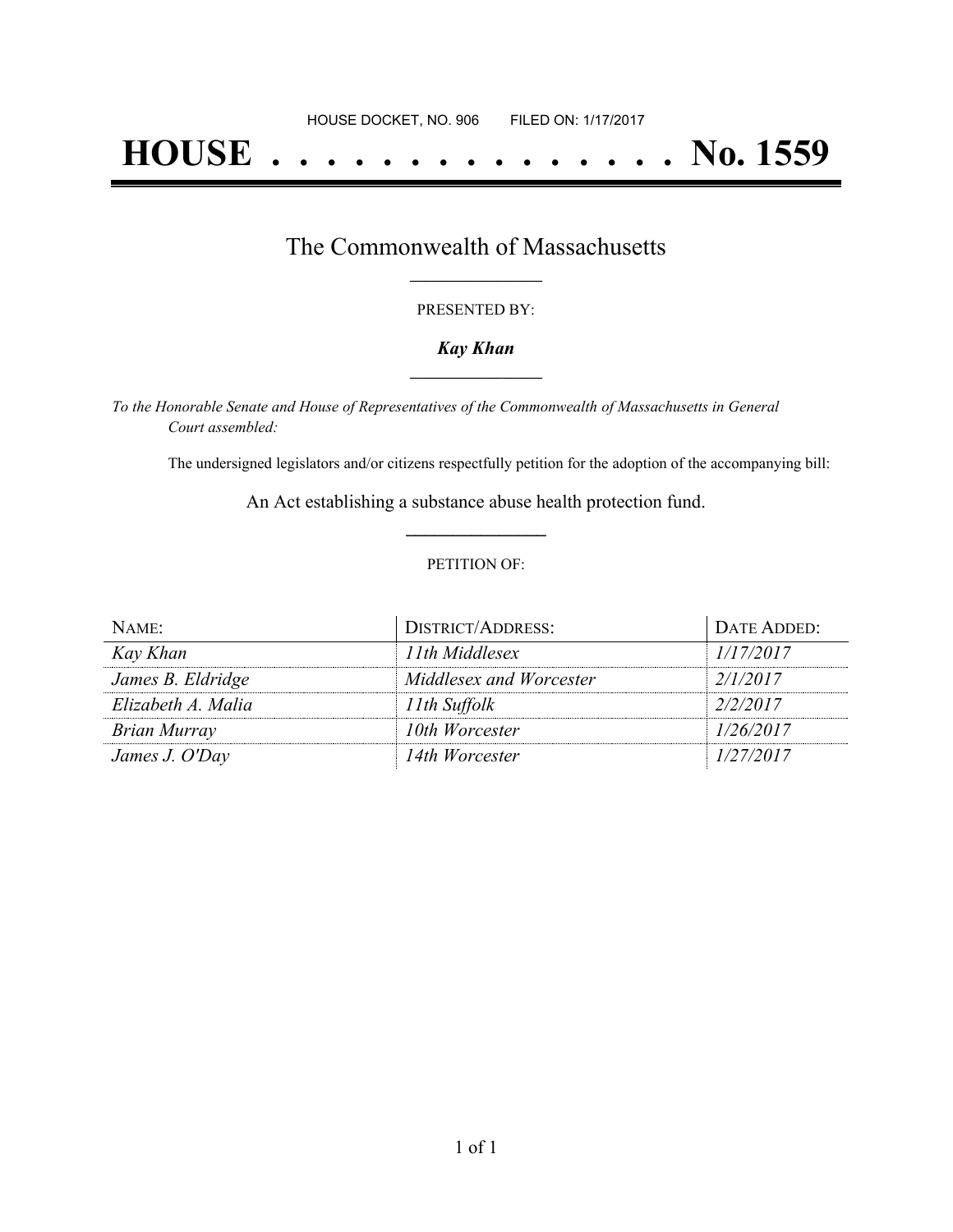## **HOUSE . . . . . . . . . . . . . . . No. 1559**

By Ms. Khan of Newton, a petition (accompanied by bill, House, No. 1559) of Kay Khan and others relative to establishing a substance abuse health protection fund with collections from the sale of certain alcoholic beverages. Revenue.

### [SIMILAR MATTER FILED IN PREVIOUS SESSION SEE HOUSE, NO. *2576* OF 2015-2016.]

## The Commonwealth of Massachusetts

**In the One Hundred and Ninetieth General Court (2017-2018) \_\_\_\_\_\_\_\_\_\_\_\_\_\_\_**

**\_\_\_\_\_\_\_\_\_\_\_\_\_\_\_**

An Act establishing a substance abuse health protection fund.

Be it enacted by the Senate and House of Representatives in General Court assembled, and by the authority *of the same, as follows:*

|                | SECTION 1. Subsection (g) of Section 6 of Chapter 64H of the General Laws, as                    |
|----------------|--------------------------------------------------------------------------------------------------|
| $\overline{2}$ | appearing in the 2012 Official Edition, is hereby amended by striking out, in line 72, the       |
| 3              | following words:- "and one hundred and thirty-eight".                                            |
| 4              | SECTION 2. Chapter 10 of the General Laws, as so appearing, is hereby amended by                 |
| 5              | inserting after section 35XX the new following section:-                                         |
| 6              | Section 35YY. There shall be established and set up on the books of the commonwealth a           |
| $\tau$         | separate fund to be known as the substance abuse health protection fund. There shall be credited |
| 8              | to said fund all amounts collected under Sections 2 and 6(h) of Chapter 64H from the sale of     |
| 9              | alcoholic beverages that are not considered to be sales of meals, together with any penalties,   |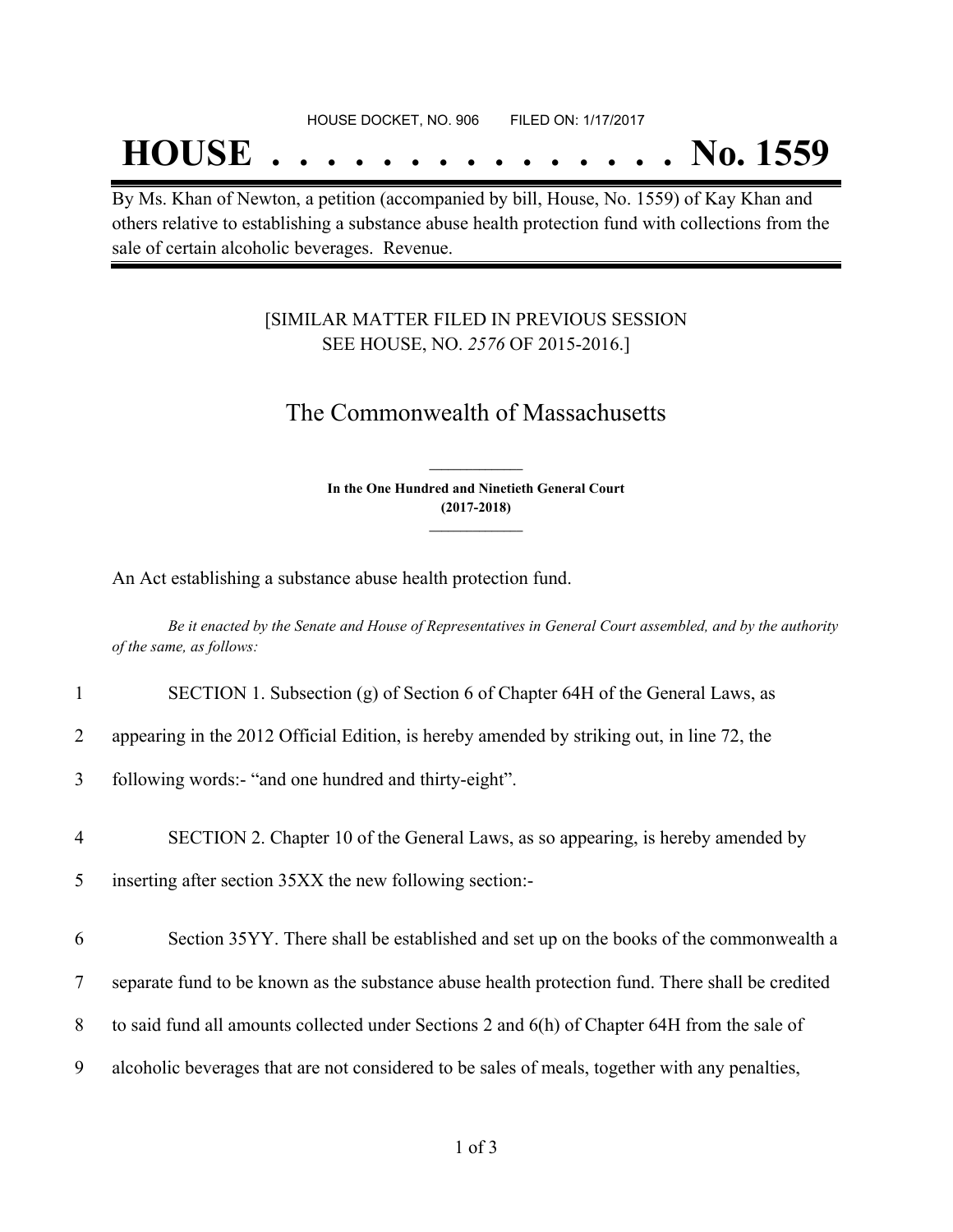forfeitures, interest, costs of suits and fines collected in connection therewith, less all amounts refunded or abated in connection therewith, all as determined by the commissioner of revenue according to his best information and belief; any appropriation, grant, gift, or other contribution explicitly made to aid fund; and any income derived from the investment of amounts credited to said fund; 100 per cent of the amounts credited to such fund shall be expended without further appropriation, by the department of public health to provide funding, or supplement existing levels of funding, for the following purposes:-

 For a comprehensive substance abuse treatment program, to be administered by the department of public health, for the treatment of individuals who are dependent on or addicted to alcohol or controlled substances, and who lack public or private health insurance that would provide coverage for such treatment.

 Subject to the approval of the department of public health, for comprehensive school health education programs to be administered by the department of education; provided that such programs shall incorporate information relating to the hazards of alcohol and controlled substance use; and

 Subject to the approval of the department of public health, for substance abuse treatment programs administered by the office of community corrections, the department of corrections, the department of children and families, the department of youth services, and the office of the commissioner of probation;

 For community and workplace-based and community substance abuse prevention and drinking cessation programs, for substance abuse-related public service advertising and for drug and alcohol education program, to be administered by the department of public health.

of 3